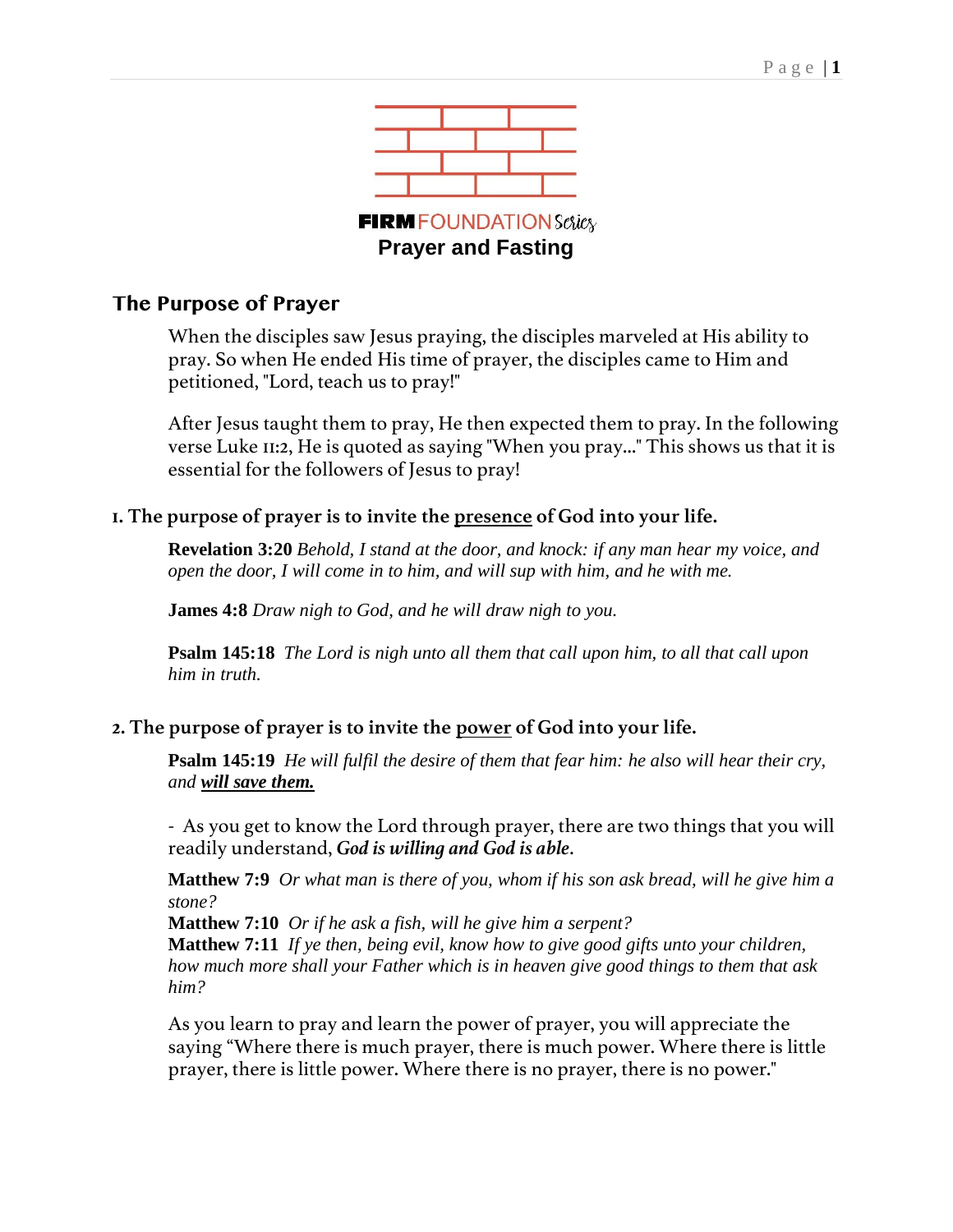### **Hindrances to Prayer**

### **Unrepented Sin**

**Psalm 66:18** *If I regard iniquity in my heart, the Lord will not hear me:*

**Isaiah 59:2** *But your iniquities have separated between you and your God, and your sins have hid his face from you, that he will not hear.*

#### **Double-Minded**

**James 1:5** *If any of you lack wisdom, let him ask of God, that giveth to all men liberally, and upbraideth not; and it shall be given him.*

**James 1:6** *But let him ask in faith, nothing wavering. For he that wavereth is like a wave of the sea driven with the wind and tossed.*

**James 1:7** *For let not that man think that he shall receive any thing of the Lord.*

#### **Wrong Motives**

**James 4:3** *Ye ask, and receive not, because ye ask amiss, that ye may consume it upon your lusts.*

#### **Praying Contrary to God's Will**

**2 Corinthians 12:7** *And lest I should be exalted above measure through the abundance of the revelations, there was given to me a thorn in the flesh, the messenger of Satan to buffet me, lest I should be exalted above measure.*

**2 Corinthians 12:8** *For this thing I besought the Lord thrice, that it might depart from me.*

**2 Corinthians 12:9** *And he said unto me, My grace is sufficient for thee: for my strength is made perfect in weakness. Most gladly therefore will I rather glory in my infirmities, that the power of Christ may rest upon me.*

**1 John 5:14** And this is the confidence that we have in him, that, if we ask any thing according to his will, he heareth us:

### **Withholding Forgiveness**

**Mark 11:25** *And when ye stand praying, forgive, if ye have ought against any: that your Father also which is in heaven may forgive you your trespasses.*

**Mark 11:26** *But if ye do not forgive, neither will your Father which is in heaven forgive your trespasses.*

#### **Prideful Prayers**

**Matthew 6:5** *And when thou prayest, thou shalt not be as the hypocrites are: for they love to pray standing in the synagogues and in the corners of the streets, that they may be seen of men. Verily I say unto you, They have their reward.*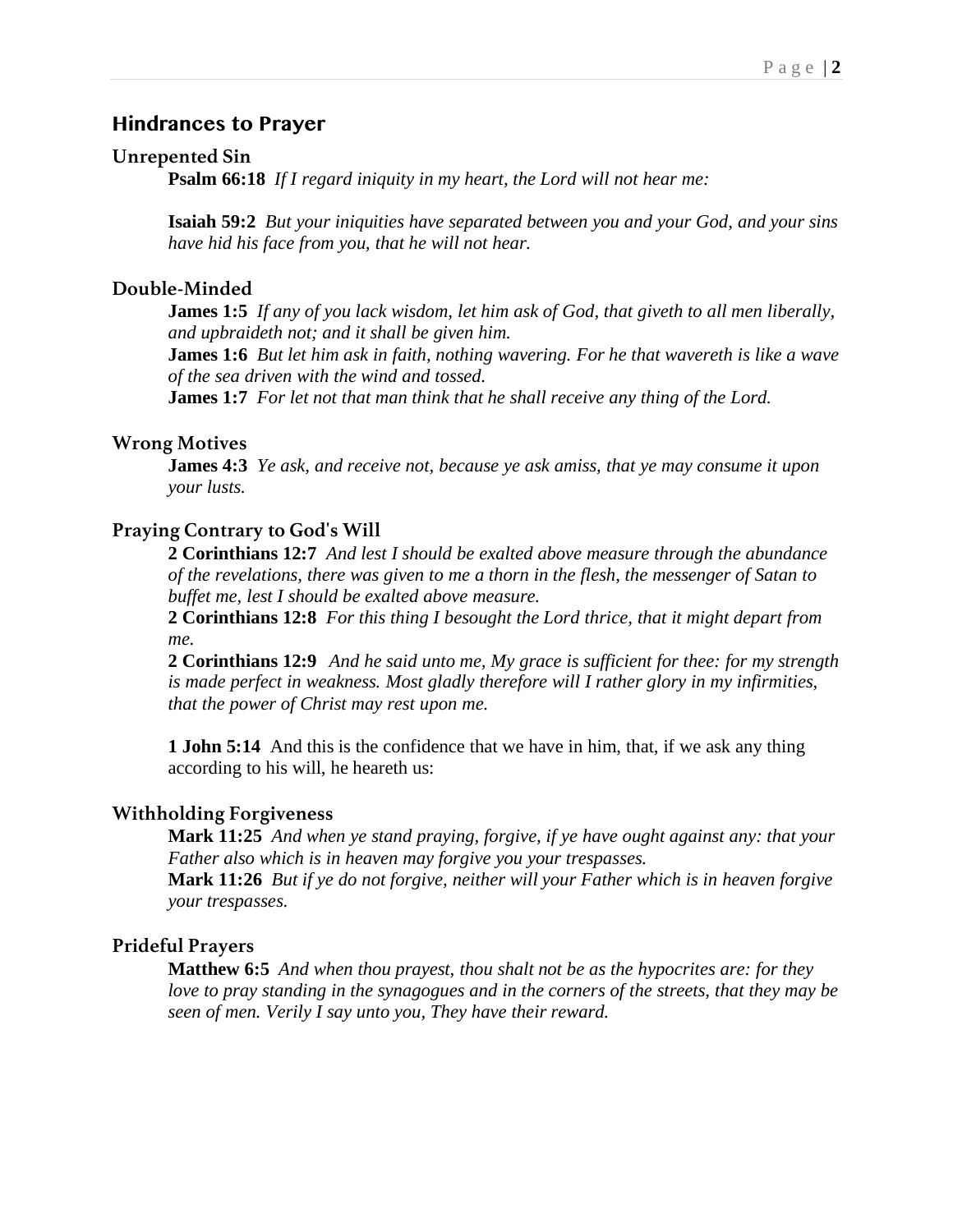## **Keys to Successful Prayer**

#### **Pray with Faith**

**Mark 11:24** *Therefore I say unto you, What things soever ye desire, when ye pray, believe that ye receive them, and ye shall have them.*

**Hebrews 4:16** *Let us therefore come boldly unto the throne of grace, that we may obtain mercy, and find grace to help in time of need.*

### **Pray in Righteousness**

**Proverbs 15:29** *The Lord is far from the wicked: but he heareth the prayer of the righteous.*

#### **Pray in the Spirit**

**1 Corinthians14:2** *For he that speaketh in an unknown tongue speaketh not unto men, but unto God: for no man understandeth him; howbeit in the spirit he speaketh mysteries.* **1 Corinthians14:14** *For if I pray in an unknown tongue, my spirit prayeth, but my understanding is unfruitful.*

**1 Corinthians14:15** *What is it then? I will pray with the spirit, and I will pray with the understanding also: I will sing with the spirit, and I will sing with the understanding also.*

**Romans 8:26** *Likewise the Spirit also helpeth our infirmities: for we know not what we should pray for as we ought: but the Spirit itself maketh intercession for us with groanings which cannot be uttered.*

### **Pray with Persistence**

**Luke 11:5** *And he said unto them, Which of you shall have a friend, and shall go unto him at midnight, and say unto him, Friend, lend me three loaves;*

**Luke 11:6** *For a friend of mine in his journey is come to me, and I have nothing to set before him?*

**Luke 11:7** *And he from within shall answer and say, Trouble me not: the door is now shut, and my children are with me in bed; I cannot rise and give thee.*

**Luke 11:8** *I say unto you, Though he will not rise and give him, because he is his friend, yet because of his importunity he will rise and give him as many as he needeth.*

**Luke 11:9** *And I say unto you, Ask, and it shall be given you; seek, and ye shall find; knock, and it shall be opened unto you.*

**Luke 11:10** *For every one that asketh receiveth; and he that seeketh findeth; and to him that knocketh it shall be opened.*

## **Prayer is powerful and the weapon of the effectual saint.**

**James 5:16** *Confess your faults one to another, and pray one for another, that ye may be healed. The effectual fervent prayer of a righteous man availeth much.*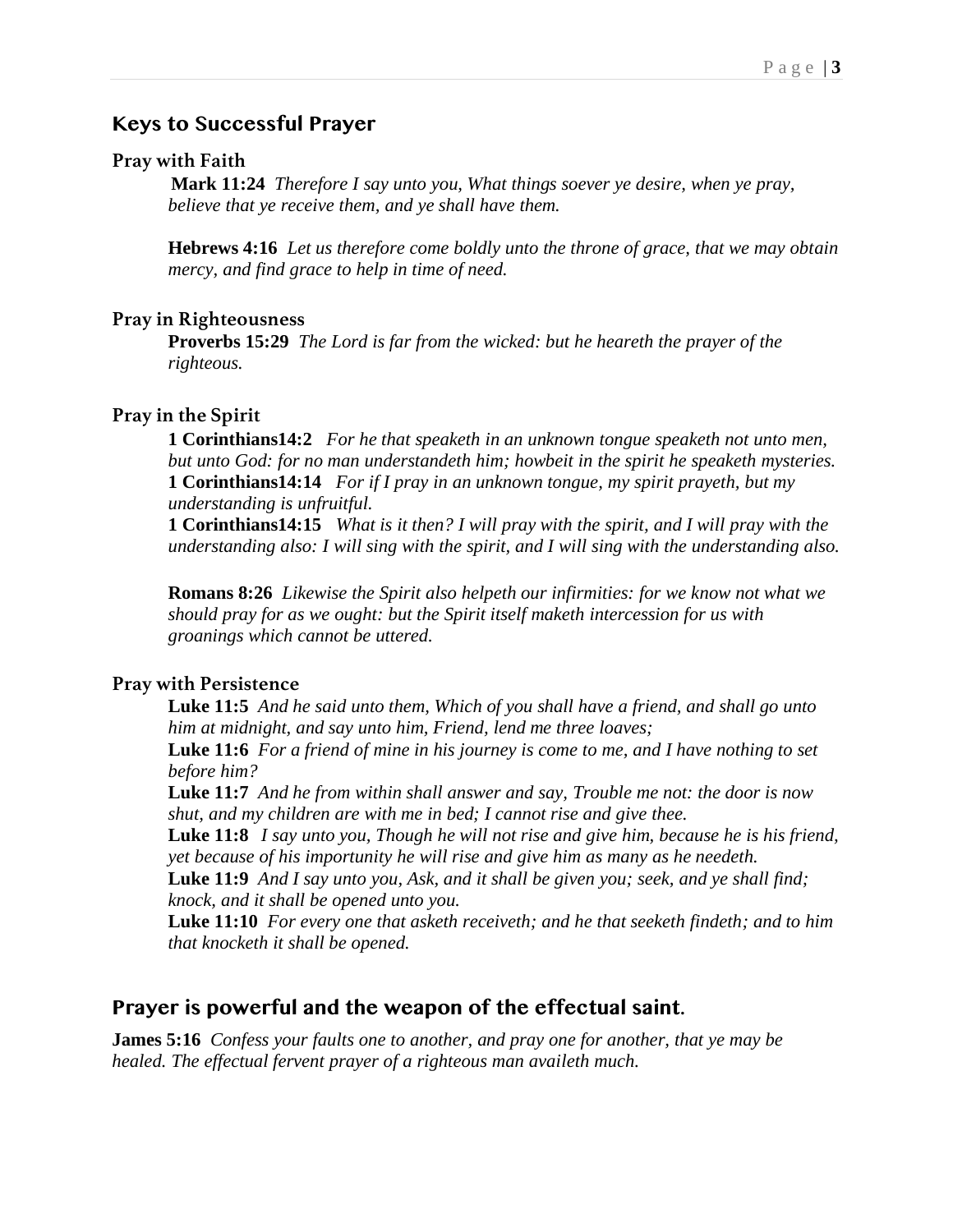## **The Discipline of Fasting**

**Mark 9:29** *And he said unto them, This kind can come forth by nothing, but by prayer and fasting.*

Fasting is one of the most powerful and effective forces we can employ against the enemy. Victories are won, power received and deliverances gained through fasting.

# **Examples of Fasting**

- **Moses:** He fasted for 40 days on Mt. Sinai. (Deuteronomy 9:9)
- **David:** He humbled his soul through fasting. (2 Samuel 12:16)
- **Elijah:** He fasted for 40 days. (1 Kings 19:8)
- **Anna:** She served God with fasting and prayers. (Luke 2:36-37)
- **Cornelius:** He fasted for four days before his household received the Holy Ghost when Peter visited. (Acts 10:30-48)
- **Church at Antioch:** They fasted and prayed when sending men forth as missionaries. (Acts 13:1-4)
- **Paul:** He fasted three days before his conversion (Acts 9:9) and it is noted that he fasted often. (2 Corinthians 11:27)

**By Inspiration** – The Holy Ghost prompts us to fast because of some special need unknown to us at the time. We may at that time only feel a burden, need or desire to fast. This is the easiest way to fast because we have such strong feelings to do so. However, this method should not be relied upon completely. If we do, our seasons of inspiration can become too far apart.

**By Commitment** – Dedication and consecration to God's Kingdom requires us to fast simply because we are told to do so. Spiritual disciplines cannot be carried out in the believer's life by inspiration alone. Self-control is essential for the Christian, especially in the call to fast. Regulate yourself to fast, and fast when your leaders call on you to do so. Don't wait for others, make your own commitments to fast and keep them.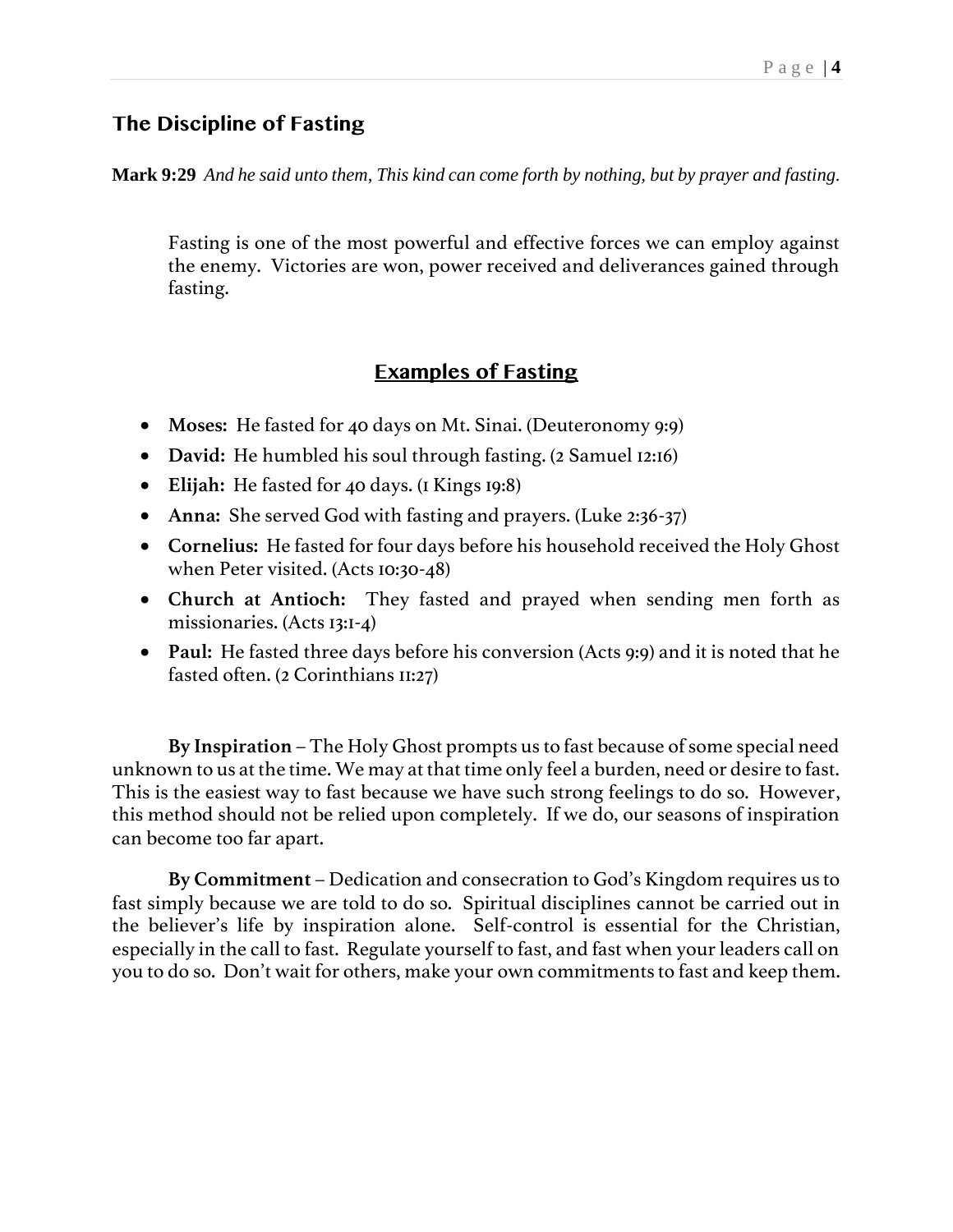# **Types of Fasts**

- **Normal Fast:** No food is eaten, but water is drank. (Matt 4:1-2, Luke 4:2)
- **Absolute Fast:** Abstaining from food and water. It is recommended that you do not go over three days without water. (Acts 9:9)
- **Partial Fast:** Diet is restricted rather than total abstinence from food (Daniel 1:15; 10:2-3)
	- o **Biblical Partial Fasts**
		- Daniel's 10 Day Fast: Water, grains, lentils and vegetables. (Daniel 1:12)
		- Daniel's 21 Day Fast: No bread, desserts, juices or meat. (Daniel 10:2- 3)
	- o **Popular Partial Fasts**
		- Juice only

# **Keys to Fasting**

Here are some scriptural guidelines that will make our fasting more effective.

# **Should Not Do While Fasting:**

**Isaiah 58:3** *Wherefore have we fasted, say they, and thou seest not? wherefore have we afflicted our soul, and thou takest no knowledge? Behold, in the day of your fast ye find pleasure, and exact all your labours.*

**Isaiah 58:4** *Behold, ye fast for strife and debate, and to smite with the fist of wickedness: ye shall not fast as ye do this day, to make your voice to be heard on high.*

**Matthew 6:16** *Moreover when ye fast, be not, as the hypocrites, of a sad countenance: for they disfigure their faces, that they may appear unto men to fast. Verily I say unto you, They have their reward.*

**Matthew 6:18** *That thou appear not unto men to fast, but unto thy Father which is in secret: and thy Father, which seeth in secret, shall reward thee openly.*

- *Indulge in pleasure and exact all your labors*: Lay aside pleasure and the feeding of your fleshly desires (their oppressive labor of others.) (Isaiah 58:3)
- *Fast for strife and debate, Smite with the fist of wickedness*: Fasting for competition or an upper hand with others is not acceptable to God. (Isaiah 58:4)
- *Be of a sad countenance*: Looking sad and eliciting sympathy from others destroys the effectiveness of fasting. In this we have our reward. (Matthew 6:16)
- *Appear unto men to fast*: Appearing unto men in any way that we are fasting is wrong because we do not seek to impress men with our fasting, rather it is done to please God. (Matthew 6:18)